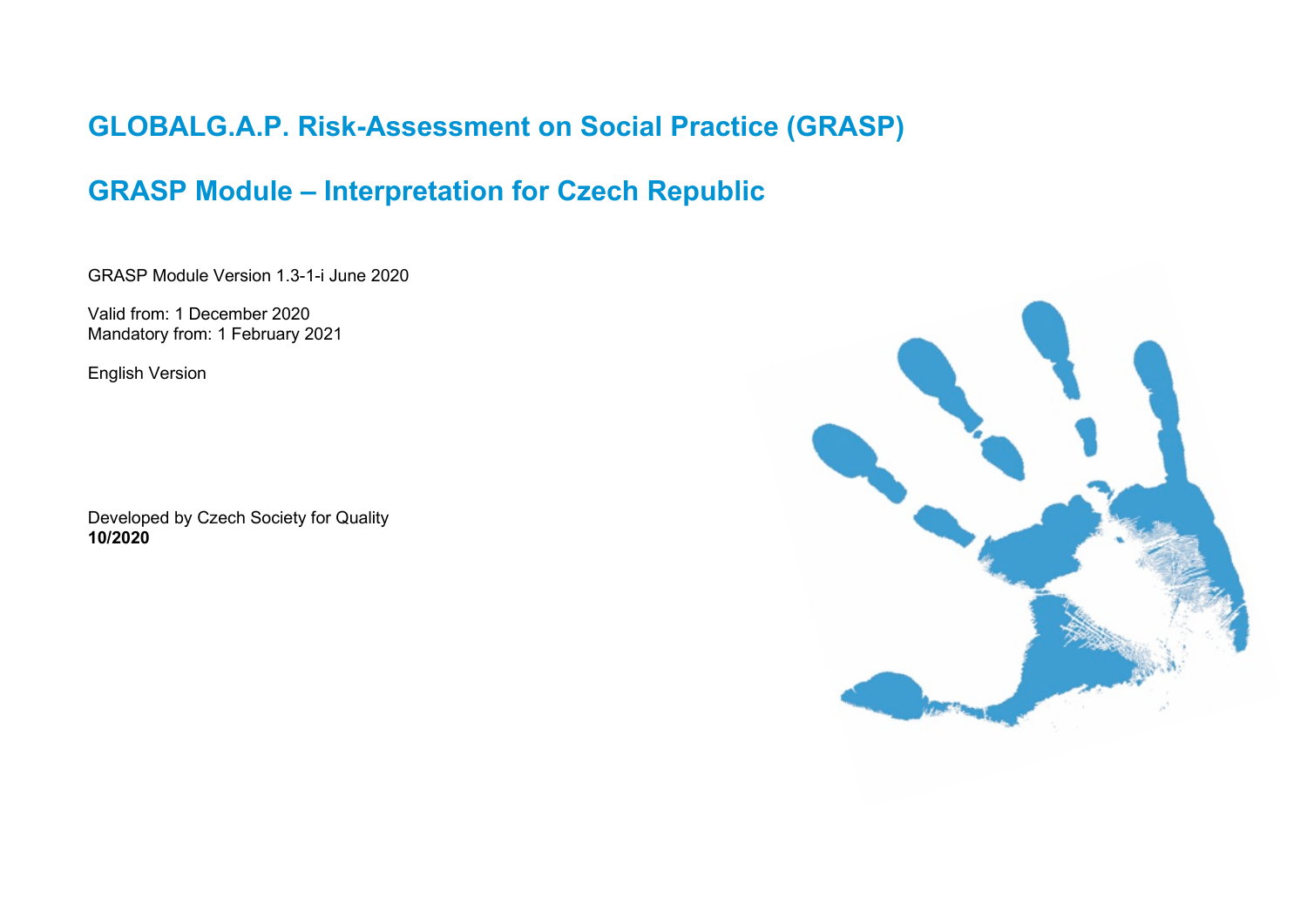| <b>Control Point</b><br><b>Compliance Criteria</b> |                                                                                                             |                                                                                                                                                                                                        | <b>Interpretation for Czech Republic</b>                                                                                                                                                                                                                                                                                                                                                                                      |
|----------------------------------------------------|-------------------------------------------------------------------------------------------------------------|--------------------------------------------------------------------------------------------------------------------------------------------------------------------------------------------------------|-------------------------------------------------------------------------------------------------------------------------------------------------------------------------------------------------------------------------------------------------------------------------------------------------------------------------------------------------------------------------------------------------------------------------------|
|                                                    | <b>EMPLOYEES' REPRESENTATIVE(S)</b>                                                                         |                                                                                                                                                                                                        |                                                                                                                                                                                                                                                                                                                                                                                                                               |
|                                                    | Is there at least one<br>employee or an<br>employees' council<br>to represent the<br>interests of the staff | Documentation is available which<br>demonstrates that a clearly<br>identified, named employees'<br>representative(s) or an employees'<br>council representing the interests                            | For GRASP compliance, in addition to the local law, the farm shall have a<br>representative or a form of representation when the farm has more than 1<br>employee (employee concept is defined in section 9.2 of the GRASP General<br>Rules).<br>Any producer with minimum 1 employee shall have a form of employees'<br>representation that can be applied to meet the GRASP requirements as indicated                       |
|                                                    | to the management<br>through regular<br>meetings where                                                      | of the employees to the<br>management is elected or in<br>exceptional cases nominated by all                                                                                                           | in the different control points with respect to the employees' representative (ER).                                                                                                                                                                                                                                                                                                                                           |
|                                                    | labor issues are<br>addressed?                                                                              | employees and recognised by the<br>management. The election or<br>nomination takes place in the                                                                                                        | There shall be a form of employees' representation, decided by the employees<br>freely and without management interference.                                                                                                                                                                                                                                                                                                   |
|                                                    |                                                                                                             | ongoing year or production period<br>and is communicated to all<br>employees. The employees'<br>representative(s) shall be aware of                                                                    | In case the workers do not elect an employee's representative, it does not exempt<br>the farm to comply with other CPCCs that underlines roles of the employees'<br>representatives.                                                                                                                                                                                                                                          |
|                                                    |                                                                                                             | his/her/their role and rights and be<br>able to discuss complaints and<br>suggestions with the management.<br>Meetings between employees'<br>representative(s) and the<br>management occur at accurate | The ultimate form of representation shall be the one that is more efficient to comply<br>with local laws and all GRASP CPs and when local laws accept it, several can<br>coexist as long as one is aware of the roles and responsibilities of GRASP.<br>Local laws accept trade unions representations, and safety representative and<br>workers councils. See Section 276(1) Labour Code                                     |
|                                                    |                                                                                                             | frequency. The dialogue taking<br>place in such meetings is duly<br>documented.                                                                                                                        | Therefore, in order to apply GRASP, producers with three or less workers (Act No.<br>83/1990 Coll., three members can establish a trade union organization, or an<br>employer organization) shall find a suitable form of representation, which is free<br>and without management interference. It shall be understood that this<br>representation will be limited to the GRASP implementation only.                          |
|                                                    |                                                                                                             |                                                                                                                                                                                                        | Provision of confidential information is only possible if it does not jeopardize the<br>employer's interests (Section 11 of Act No. 412/2005 of the Collection of Laws of<br>the Czech Republic (Sb.), on the protection of classified information.)<br>Employees' representatives shall not be placed at an advantage or disadvantage<br>concerning their rights to information because of the performance of this activity. |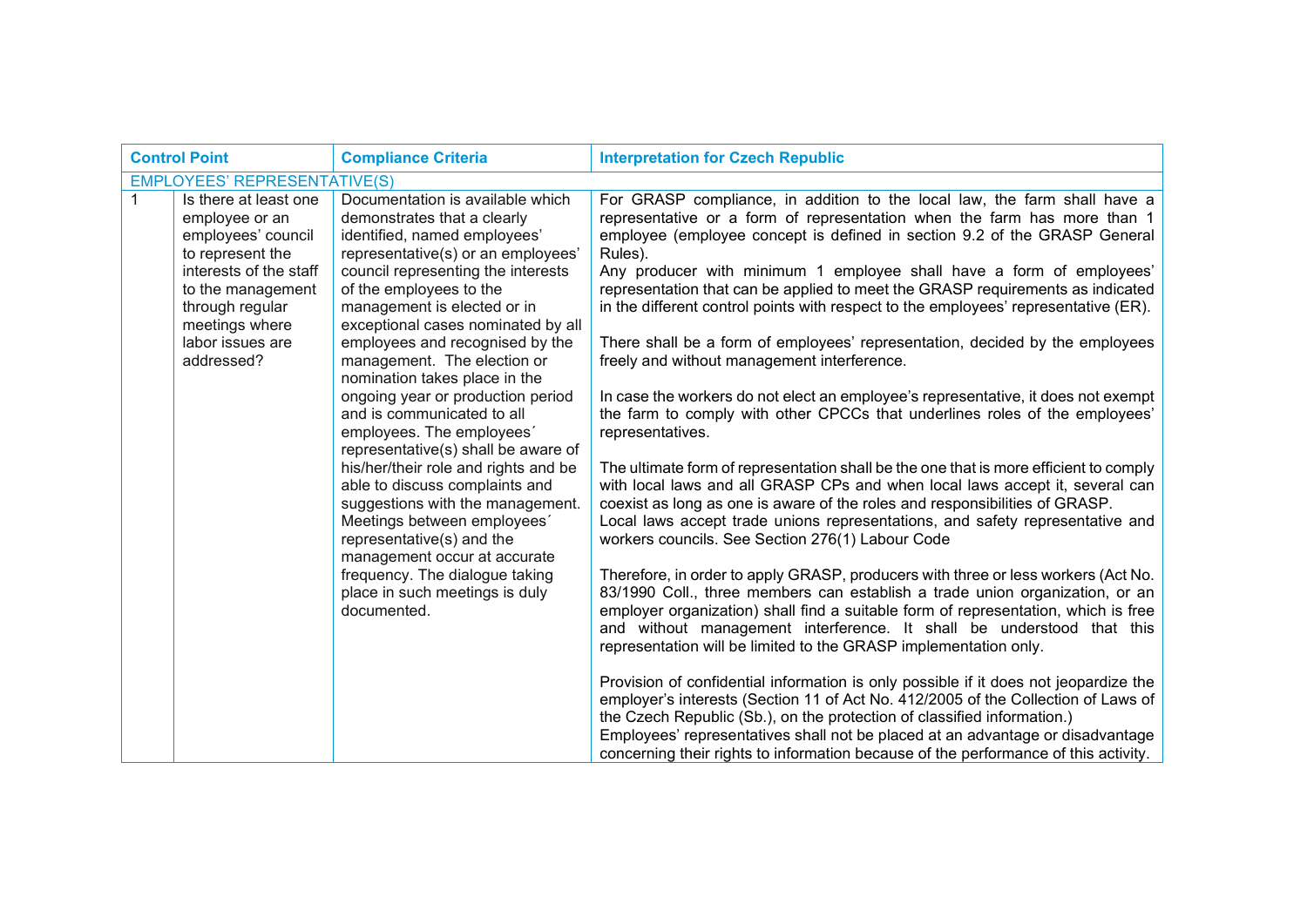| <b>Control Point</b> |                                                                                            | <b>Compliance Criteria</b>                                                                                                                                                 | <b>Interpretation for Czech Republic</b>                                                                                                                                                                                                                                                                                                                                                                                                                                                                                |
|----------------------|--------------------------------------------------------------------------------------------|----------------------------------------------------------------------------------------------------------------------------------------------------------------------------|-------------------------------------------------------------------------------------------------------------------------------------------------------------------------------------------------------------------------------------------------------------------------------------------------------------------------------------------------------------------------------------------------------------------------------------------------------------------------------------------------------------------------|
|                      |                                                                                            |                                                                                                                                                                            | Trade unions act in labour relations including collective bargaining; an employees'<br>council and occupational health and safety representative may be elected if there<br>is no trade union operating in the plant.                                                                                                                                                                                                                                                                                                   |
|                      |                                                                                            |                                                                                                                                                                            | Employees' representatives are obliged to inform employees in a suitable manner<br>about the activities pursued by the employees' representative, about the contents<br>and conclusions of information and discussions with the employer.                                                                                                                                                                                                                                                                               |
|                      |                                                                                            |                                                                                                                                                                            | Trade union representatives, workers council or health safety representative<br>performing or delivering task of GRASP, shall be evaluated by auditor.<br>During a GRASP assessment, auditors shall get evidence that the trade union<br>representative, workers council or system representing the workers' interest (no<br>matter the representative chosen) has full awareness of this and its<br>responsibilities in the different in CPs 1,2,4, and 10. This shall be documented to<br>be reviewed by the auditor. |
|                      | <b>COMPLAINT PROCEDURE</b>                                                                 |                                                                                                                                                                            |                                                                                                                                                                                                                                                                                                                                                                                                                                                                                                                         |
| 2                    | Is there a complaint<br>and suggestion<br>procedure available                              | A complaint and suggestion<br>procedure appropriate to the size<br>of the company exists. The                                                                              | There shall always be a system to file complaints or suggestions as indicated for<br>GRASP. This system shall be communicated to all employees.                                                                                                                                                                                                                                                                                                                                                                         |
|                      | and implemented in<br>the company<br>through which<br>employees can<br>make a complaint or | employees are regularly informed<br>about its existence, complaints and<br>suggestions can be made without<br>being penalized and are discussed<br>in meetings between the | The employer is obliged to discuss with the employee or, if requested by the<br>employee, with the trade union or employees' council or occupational health and<br>safety representative a complaint of the employee concerning the exercise of<br>rights and obligations arising from labour relations.                                                                                                                                                                                                                |
|                      | suggestion?                                                                                | employees' representative(s) and<br>the management. The procedure<br>specifies a time frame to answer<br>complaints and suggestions and                                    | If there is a trade union or employees' council at the employer, it is appropriate to<br>file complaints and communications through them using the system established<br>as indicated in this CP                                                                                                                                                                                                                                                                                                                        |
|                      |                                                                                            | take corrective actions.<br>Complaints, suggestions and<br>follow-up solutions from the last 24<br>months are documented.                                                  | If there is neither a trade union nor a works council at the employer, the employee<br>has the right to file a complaint on his/her own, using the system indicated in this<br>CP                                                                                                                                                                                                                                                                                                                                       |
|                      |                                                                                            |                                                                                                                                                                            | The method of filing complaints and the related procedure, as well as the<br>method of keeping the records of such complaints are usually set out individually<br>by employers. This system will be evaluated as per the requirements indicated in<br>this CP by the auditor.                                                                                                                                                                                                                                           |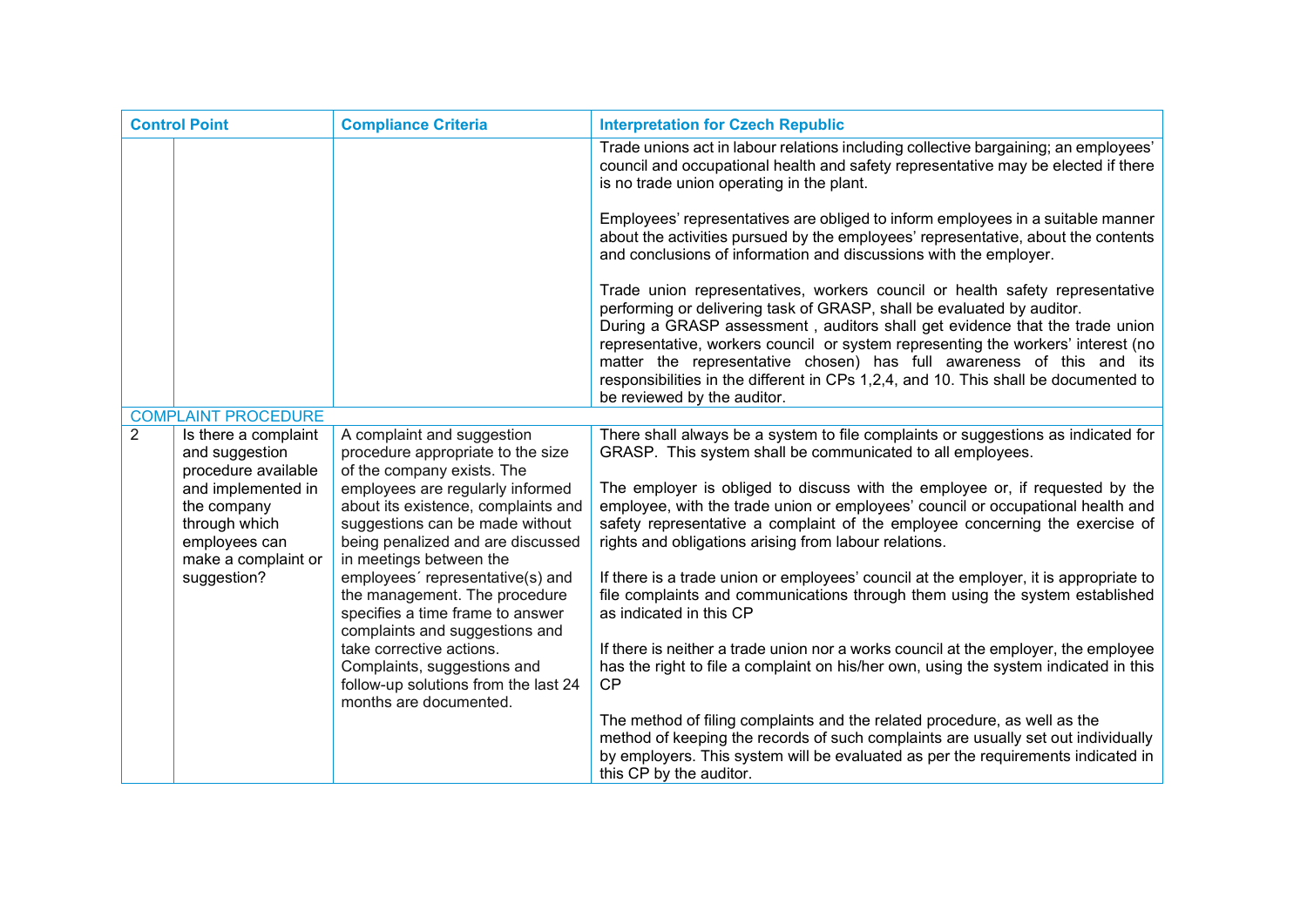| <b>Control Point</b>                      |                                                                          | <b>Compliance Criteria</b>                                                                                                          | <b>Interpretation for Czech Republic</b>                                                                                                                                                                                                                                                                          |
|-------------------------------------------|--------------------------------------------------------------------------|-------------------------------------------------------------------------------------------------------------------------------------|-------------------------------------------------------------------------------------------------------------------------------------------------------------------------------------------------------------------------------------------------------------------------------------------------------------------|
|                                           |                                                                          |                                                                                                                                     | The complaint procedure, through which employees can make a complaint, must<br>be available on the farm.                                                                                                                                                                                                          |
|                                           |                                                                          |                                                                                                                                     | When less than 3 workers, and/or neither trade union or worker council<br>representation exist there shall be a system that replaces the employees'<br>representative roles, e.g. complaint box, workers' meeting with management<br>where complaints are discussed,                                              |
|                                           |                                                                          |                                                                                                                                     | Farm management shall indicate clearly the system for complaints according to<br>their needs and the local law.<br>An employees' representative shall inform the auditor about the efficiency of the                                                                                                              |
|                                           |                                                                          |                                                                                                                                     | system and how this is evaluated considered in the meeting with management.<br>In addition, documents shall show the process and how the system is<br>communicated to the workers. If workers have not good language command, then<br>the system shall be available in the language used to instruct the workers. |
|                                           |                                                                          |                                                                                                                                     | A system shall be accessible in all workers languages and/or consider lack of<br>ability to read or write. (oral instructions)                                                                                                                                                                                    |
| SELF-DECLARATION ON GOOD SOCIAL PRACTICES |                                                                          |                                                                                                                                     |                                                                                                                                                                                                                                                                                                                   |
| 3                                         | Has a self-<br>declaration on good<br>social practice<br>regarding human | The management and the<br>employees' representative(s) have<br>signed, displayed and put in<br>practice a self-declaration assuring | The Czech Republic has ratified conventions of the International Labour<br>Organization (ILO) regulating labour relations and conditions. These conventions<br>are superior to the Czech legal regulations so the employers have to comply with<br>them in the territory of the Czech Republic.                   |
|                                           | rights been signed                                                       | good social practice and human                                                                                                      |                                                                                                                                                                                                                                                                                                                   |
|                                           | by the management                                                        | rights of all employees. This                                                                                                       | They include the following conventions:                                                                                                                                                                                                                                                                           |
|                                           | and the employees'                                                       | declaration contains at least                                                                                                       | Convention 11 - Right of Association (Agriculture) Convention (98/1924 Coll.)                                                                                                                                                                                                                                     |
|                                           | representative and<br>has this been                                      | commitment to the ILO core labor<br>conventions (ILO Conventions 111                                                                | Convention 29 - Forced Labour Convention (506/1990 Coll.)<br>Convention 87 - Freedom of Association and Protection of the Rights to                                                                                                                                                                               |
|                                           | communicated to                                                          | on discrimination, 138 and 182 on                                                                                                   | Organise a Convention (489/1990 Coll.)                                                                                                                                                                                                                                                                            |
|                                           | the employees?                                                           | minimum age and child labor, 29                                                                                                     | Convention 98 - Right to Organise and Collective Bargaining Convention                                                                                                                                                                                                                                            |
|                                           |                                                                          | and 105 on forced labor, 87 on                                                                                                      | (470/1990 Coll.)                                                                                                                                                                                                                                                                                                  |
|                                           |                                                                          | freedom of association, 98 on the                                                                                                   | Convention 99 - Minimum Wage Fixing Machinery (Agriculture) Convention                                                                                                                                                                                                                                            |
|                                           |                                                                          | right to organize and collective                                                                                                    | (470/1999 Coll.)                                                                                                                                                                                                                                                                                                  |
|                                           |                                                                          | bargaining, 100 on equal                                                                                                            | <b>Convention 100 - Equal Remuneration Convention</b>                                                                                                                                                                                                                                                             |
|                                           |                                                                          | remuneration and 99 on minimum                                                                                                      | (450/1990 Coll.)                                                                                                                                                                                                                                                                                                  |
|                                           |                                                                          | wage) and transparent and non-<br>discriminative hiring procedures                                                                  | Convention 105 - Abolition of Forced Labour Convention (231/1998 Coll.)                                                                                                                                                                                                                                           |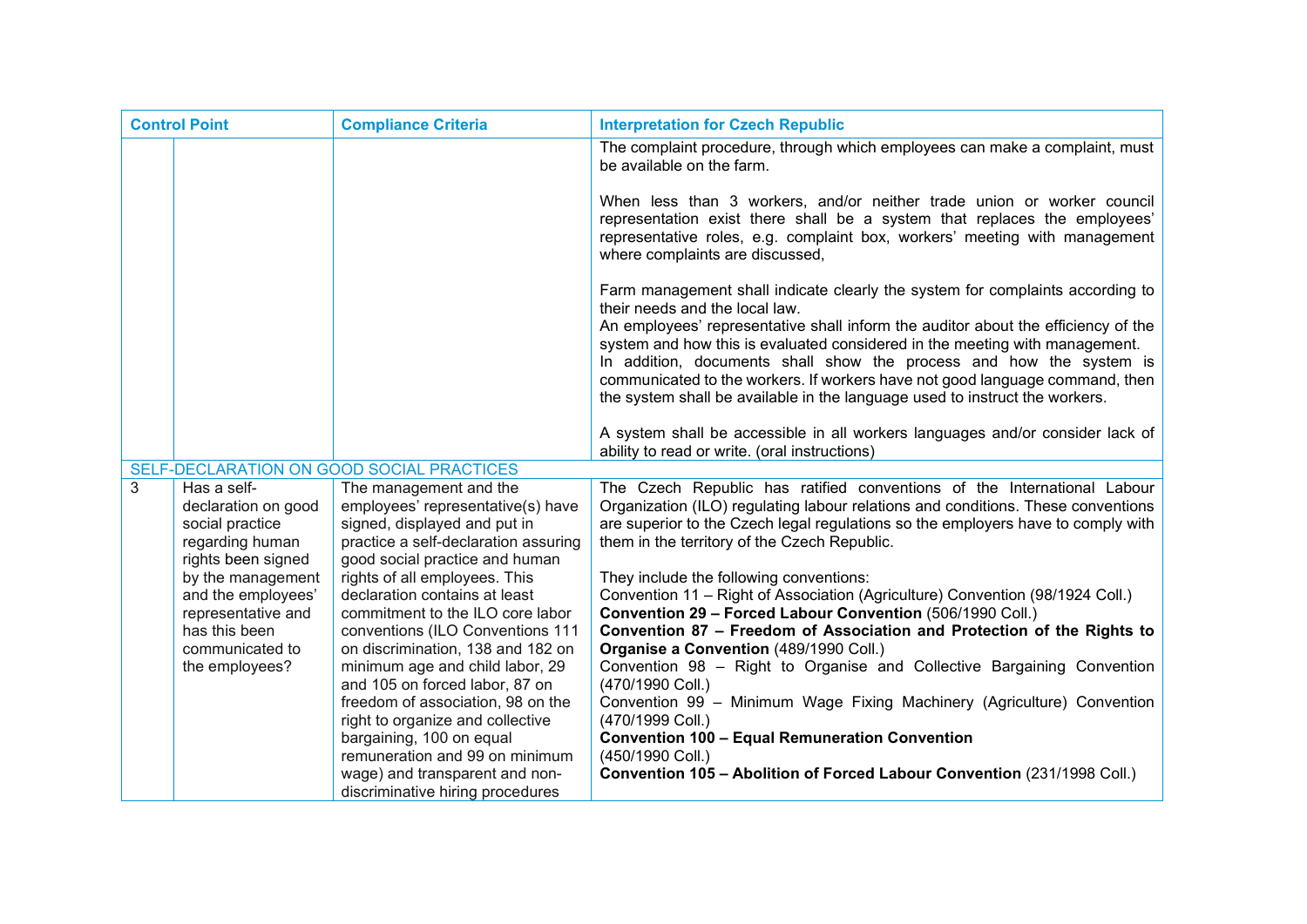| <b>Control Point</b> |                                                                                     | <b>Compliance Criteria</b>                                                                                                                                                                                                                                                                          | <b>Interpretation for Czech Republic</b>                                                                                                                                                                                                                                                                                                                                                                                                                                                                                                                                                                                                                                                                                                                                                                                                                                                                                                                                                                                                                                                                                                                                                                                              |
|----------------------|-------------------------------------------------------------------------------------|-----------------------------------------------------------------------------------------------------------------------------------------------------------------------------------------------------------------------------------------------------------------------------------------------------|---------------------------------------------------------------------------------------------------------------------------------------------------------------------------------------------------------------------------------------------------------------------------------------------------------------------------------------------------------------------------------------------------------------------------------------------------------------------------------------------------------------------------------------------------------------------------------------------------------------------------------------------------------------------------------------------------------------------------------------------------------------------------------------------------------------------------------------------------------------------------------------------------------------------------------------------------------------------------------------------------------------------------------------------------------------------------------------------------------------------------------------------------------------------------------------------------------------------------------------|
|                      |                                                                                     | and the complaint procedure. The<br>self-declaration states that the<br>employees' representative(s) can<br>file complaints without personal<br>sanctions. The employees have<br>been informed about the self-<br>declaration and it is revised at<br>least every 3 years or whenever<br>necessary. | <b>Convention 111 - Discrimination (Employment and Occupation)</b> Convention<br>(465/1990 Coll.)<br>Convention 122 - Employment Policy Convention<br>(490/1990 Coll.)<br>Convention 135 - Workers' Representatives Convention (108/2001 Coll.)<br><b>Convention 138 - Minimum Age Convention</b><br>(24/2008 Coll.)<br>Convention 144 - Tripartite Consultation Convention<br>(109/2001 Coll.)<br>Convention 155 - Occupational Health and Safety Convention (20/1989 Coll.)<br>Convention 182 - Worst Forms of Child Labour Convention (90/2002 Coll.)<br>The self-declaration shall indicate farm consideration even for those ILO<br>conventions that were not ratified by the country. The declaration shall include the<br>willingness to comply, protect and actively have processes to protect those rights.<br>It shall explain how the employee representative shall be able to present<br>complaints on the rights included in the declaration.<br>In case there is no employees' representative and/or neither trade union or worker<br>council representation exist (and CP1 is non-applicable), then an alternative<br>system shall be in place to provide for the role of the employees' representative<br>in this CP. |
|                      | ACCESS TO NATIONAL LABOR REGULATIONS                                                |                                                                                                                                                                                                                                                                                                     |                                                                                                                                                                                                                                                                                                                                                                                                                                                                                                                                                                                                                                                                                                                                                                                                                                                                                                                                                                                                                                                                                                                                                                                                                                       |
| 4                    | Do the person<br>responsible for the<br>implementation of<br><b>GRASP (RGSP)</b>    | The responsible person for the<br>implementation of GRASP (RGSP)<br>and the employees'<br>representative(s) have knowledge                                                                                                                                                                          | Evidence of access to national legislation (what is the access and how) shall be<br>provided to auditor during assessment and shall be cross-checked with<br>Employees' Representative.                                                                                                                                                                                                                                                                                                                                                                                                                                                                                                                                                                                                                                                                                                                                                                                                                                                                                                                                                                                                                                               |
|                      | and the employees'<br>representative(s)<br>have knowledge of<br>or access to recent | of or access to national regulations<br>such as gross and minimum<br>wages, working hours, trade union<br>membership, anti-discrimination,                                                                                                                                                          | If the access is electronically provided, then the auditor shall check that there are<br>means for this accessibility in the form of resources provided to reach the<br>information at all times that workers are present.                                                                                                                                                                                                                                                                                                                                                                                                                                                                                                                                                                                                                                                                                                                                                                                                                                                                                                                                                                                                            |
|                      | national labor<br>regulations?                                                      | child labor, labor contracts, holiday<br>and maternity leave. Both the<br>RGSP and the employees'<br>representative(s) know the<br>essential points of working                                                                                                                                      | In case there is no employees' representative and/or neither trade union or worker<br>council representation exist (and CP1 is non-applicable), then an alternative<br>system shall be in place to provide for the role of the employees' representative<br>in this CP.                                                                                                                                                                                                                                                                                                                                                                                                                                                                                                                                                                                                                                                                                                                                                                                                                                                                                                                                                               |
|                      |                                                                                     | conditions in agriculture as<br>formulated in the applicable                                                                                                                                                                                                                                        | The employer is obliged to ensure the occupational health and safety of<br>employees considering to the risks to their life and health of work. The employer's                                                                                                                                                                                                                                                                                                                                                                                                                                                                                                                                                                                                                                                                                                                                                                                                                                                                                                                                                                                                                                                                        |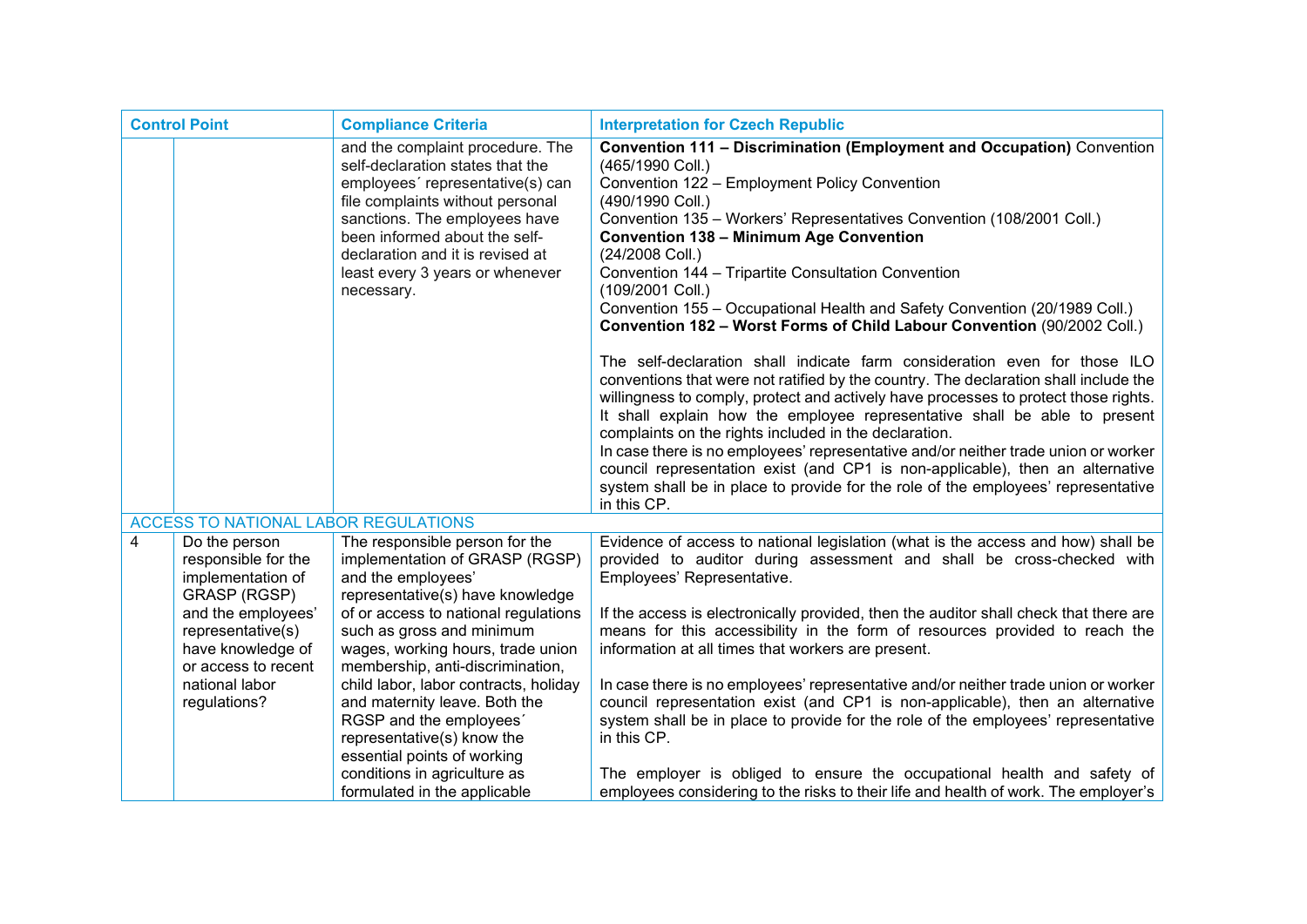| <b>Control Point</b> |                                                                                                                                                                                                                                                                                      | <b>Compliance Criteria</b>                                                                                                                                                                                                                                                                                                                                                                                                                                          | <b>Interpretation for Czech Republic</b>                                                                                                                                                                                                                                                                                                                                                                                                                                                                                                                                                                                                                                                                                                                                                                                                                                                                                                                                                                                                                                                                                                                                                                                                                                                                                                                                                |
|----------------------|--------------------------------------------------------------------------------------------------------------------------------------------------------------------------------------------------------------------------------------------------------------------------------------|---------------------------------------------------------------------------------------------------------------------------------------------------------------------------------------------------------------------------------------------------------------------------------------------------------------------------------------------------------------------------------------------------------------------------------------------------------------------|-----------------------------------------------------------------------------------------------------------------------------------------------------------------------------------------------------------------------------------------------------------------------------------------------------------------------------------------------------------------------------------------------------------------------------------------------------------------------------------------------------------------------------------------------------------------------------------------------------------------------------------------------------------------------------------------------------------------------------------------------------------------------------------------------------------------------------------------------------------------------------------------------------------------------------------------------------------------------------------------------------------------------------------------------------------------------------------------------------------------------------------------------------------------------------------------------------------------------------------------------------------------------------------------------------------------------------------------------------------------------------------------|
|                      |                                                                                                                                                                                                                                                                                      | <b>GRASP National Interpretation</b><br>Guidelines.                                                                                                                                                                                                                                                                                                                                                                                                                 | obligation to take care of occupational health and safety forms an integral and<br>equally important part of the work obligations of managers. The employer is<br>obliged to provide employees with sufficient and adequate information and<br>instructions concerning occupational health and safety.<br>The employer is obliged to provide employees with training on legal and other<br>regulations to ensure occupational health and safety. The training shall be<br>provided by the employer to its new employees and to the employees whose<br>function, kind of work or technologies have changed.<br>The employer is obliged to provide a trade union and an occupational health and<br>safety representative with training making it possible for them to exercise their<br>function properly, and to provide them with access to legal and other regulations<br>to ensure occupational health and safety.<br>The main responsibility for health and safety at work is with the employer<br>according to the law. Employer pass these obligations to executives who must<br>ensure that all employees have been trained and have knowledge of the<br>regulations. Employer's obligation is also to ensure that worker health and safety<br>and employee representatives have sufficient knowledge, undergone training and<br>access to all relevant documents and regulation. |
|                      | <b>WORKING CONTRACTS</b>                                                                                                                                                                                                                                                             |                                                                                                                                                                                                                                                                                                                                                                                                                                                                     |                                                                                                                                                                                                                                                                                                                                                                                                                                                                                                                                                                                                                                                                                                                                                                                                                                                                                                                                                                                                                                                                                                                                                                                                                                                                                                                                                                                         |
| 5                    | Can valid copies of<br>working contracts<br>be shown for the                                                                                                                                                                                                                         | For every employee, a contract<br>can be shown to the assessor on<br>request (on a sample basis). Both                                                                                                                                                                                                                                                                                                                                                              | The employment is established by a working contract between the employer and<br>employee.                                                                                                                                                                                                                                                                                                                                                                                                                                                                                                                                                                                                                                                                                                                                                                                                                                                                                                                                                                                                                                                                                                                                                                                                                                                                                               |
|                      | employees? Are the<br>working contracts<br>compliant with<br>applicable<br>legislation and/or<br>collective bargaining<br>agreements and do<br>they indicate at least<br>full names, a job<br>description, date of<br>birth, date of entry,<br>wage and the period<br>of employment? | the employees as well as the<br>employer have signed them.<br>Records contain at least full<br>names, nationality, job description,<br>date of birth, the regular working<br>time, wage and the period of<br>employment (e.g. permanent,<br>period or day laborer etc.) and for<br>non-national employees their legal<br>status and working permit. The<br>contract does not show any<br>contradiction to the self-declaration<br>on good social practices. Records | The working contract shall contain:<br>contact data of the contracting parties (i.e. employer and employee)<br>kind of work to be performed by the employee for the employer<br>place(s) of work where the work is to be performed<br>$\overline{a}$<br>date of the employment commencement<br>duration of employment.<br>$\overline{\phantom{a}}$<br>Please add:<br>For GRASP, records shall contain at least full names, nationality, job description,<br>date of birth, the regular working time, wage and the period of employment (e.g.<br>permanent, period or day laborer etc.). Even when the local law does not include<br>these requirements for working contracts, any farm under GRASP assessment<br>must comply with all these requirements                                                                                                                                                                                                                                                                                                                                                                                                                                                                                                                                                                                                                                |
|                      | Have they been<br>signed by both the                                                                                                                                                                                                                                                 | of the employees must be<br>accessible for the last 24 months.                                                                                                                                                                                                                                                                                                                                                                                                      |                                                                                                                                                                                                                                                                                                                                                                                                                                                                                                                                                                                                                                                                                                                                                                                                                                                                                                                                                                                                                                                                                                                                                                                                                                                                                                                                                                                         |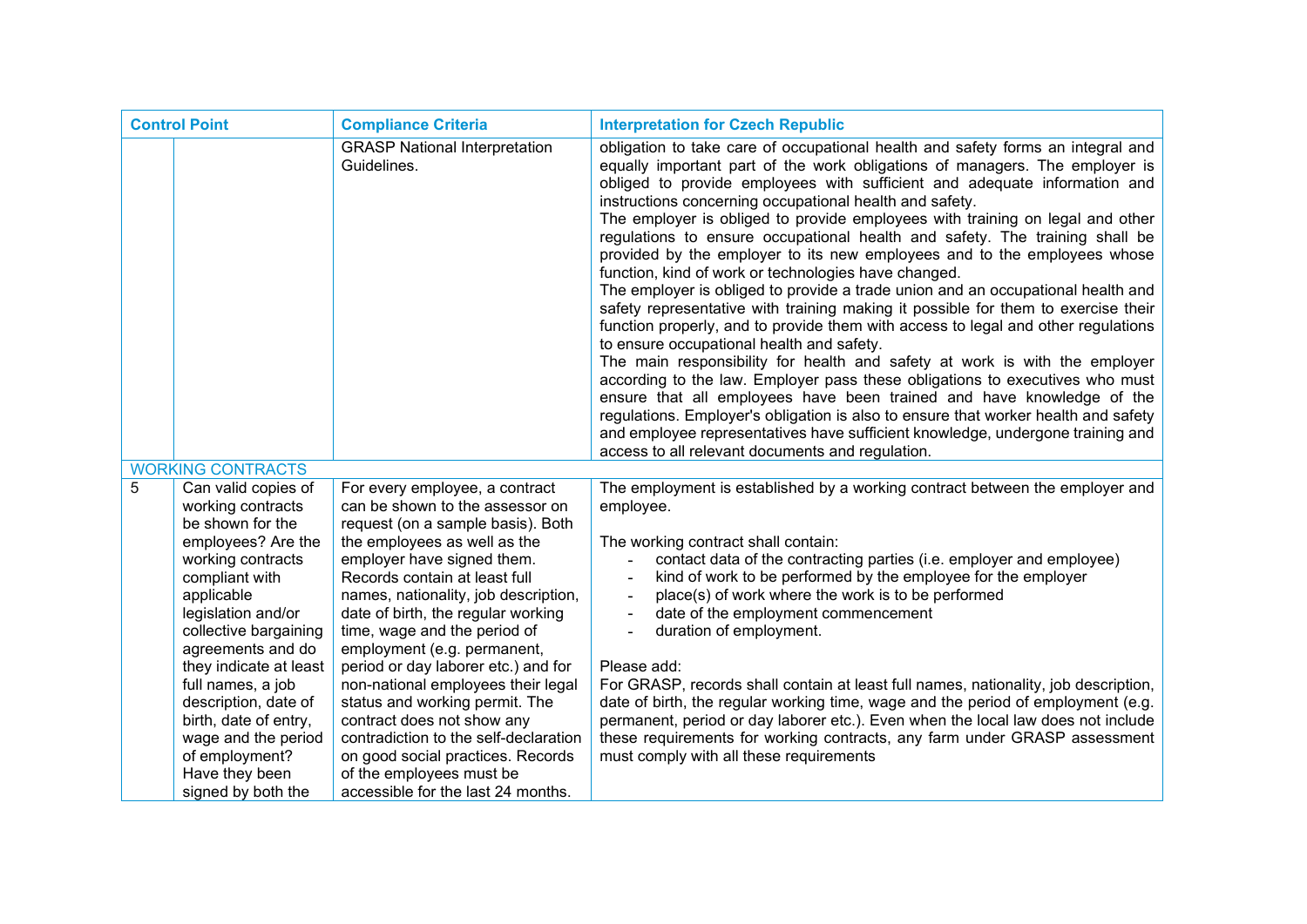| <b>Control Point</b> |                                                                                                                          | <b>Compliance Criteria</b>                                                                                                                                                                                                                                                                                                                                | <b>Interpretation for Czech Republic</b>                                                                                                                                                                                                                                                                                                                                                                                                                                                                                                                                                                                                                                                                                                                                                                                                                                                                                                                                                                                                                                                     |
|----------------------|--------------------------------------------------------------------------------------------------------------------------|-----------------------------------------------------------------------------------------------------------------------------------------------------------------------------------------------------------------------------------------------------------------------------------------------------------------------------------------------------------|----------------------------------------------------------------------------------------------------------------------------------------------------------------------------------------------------------------------------------------------------------------------------------------------------------------------------------------------------------------------------------------------------------------------------------------------------------------------------------------------------------------------------------------------------------------------------------------------------------------------------------------------------------------------------------------------------------------------------------------------------------------------------------------------------------------------------------------------------------------------------------------------------------------------------------------------------------------------------------------------------------------------------------------------------------------------------------------------|
|                      | employee and the<br>employer?                                                                                            |                                                                                                                                                                                                                                                                                                                                                           | When labor is subcontracted, auditor shall check requirements and check on local<br>regulations of subcontracted employment<br>The working contract has to be made in writing.<br>Each contracting party has to obtain one counterpart of the working contract.<br>The employee is entitled to a wage, salary or remuneration for the performed work.<br>The wage is either agreed in the contract or set out by the employer in an internal<br>regulation. A written wage assessment must be issued by the employer on the<br>day when the employee commences employment. The wage assessment<br>contains details about the method of remuneration, and the date and place of<br>payment of the wage. The employer is also obliged to state details about the pay<br>grade, pay step, pay scale and other regular monthly pay components. The<br>amount of the minimum wage is set out by the government in its Decree (unless<br>it agrees with the social partners - trade unions, employers).                                                                                            |
|                      | <b>PAYSLIPS</b>                                                                                                          |                                                                                                                                                                                                                                                                                                                                                           |                                                                                                                                                                                                                                                                                                                                                                                                                                                                                                                                                                                                                                                                                                                                                                                                                                                                                                                                                                                                                                                                                              |
| 6                    | Is there documented<br>evidence indicating<br>regular payment of<br>salaries<br>corresponding to the<br>contract clause? | The employer shows adequate<br>documentation of the salary<br>transfer (e.g. employee's signature<br>on pay slip, bank transfer).<br>Employees sign or receive copies<br>of pay slips / pay register that<br>make the payment transparent and<br>comprehensible for them. Regular<br>payment of all employees during<br>the last 24 months is documented. | Wages or salaries are payable after the work performance, at the latest in the<br>calendar month following the month in which the employee became entitled to the<br>wage or salary or to any component of the wage or salary. The regular pay day<br>has to be agreed, set out or determined to be in the period stated in the preceding<br>sentence. In the monthly settlement of wages or salaries the employer is obliged<br>to provide the employee with a written document containing information about<br>individual components of the wage or salary and deductions. If requested by the<br>employee, the employer shall present documents based on which the wage or<br>salary was calculated. Assignment of the right to a wage, salary or remuneration<br>based on agreement or their compensation is prohibited.<br>Documents shall consider language or education barrier to potential<br>understanding of evidence of payment.<br>Auditors shall check that all the information requested by the local laws is<br>transparent and comprehensible for workers in the documents. |
| <b>WAGES</b>         |                                                                                                                          |                                                                                                                                                                                                                                                                                                                                                           |                                                                                                                                                                                                                                                                                                                                                                                                                                                                                                                                                                                                                                                                                                                                                                                                                                                                                                                                                                                                                                                                                              |
| $\overline{7}$       | Do pay slips / pay<br>registers indicate<br>the conformity of<br>payment with at                                         | Wages and overtime payment<br>documented on the pay slips / pay<br>registers indicate compliance with<br>legal regulations (minimum wages)                                                                                                                                                                                                                | For the time of overtime work the employee is entitled to the wage to which they<br>became entitled for such time, unless the employer and the employee agree on<br>time off in lieu.                                                                                                                                                                                                                                                                                                                                                                                                                                                                                                                                                                                                                                                                                                                                                                                                                                                                                                        |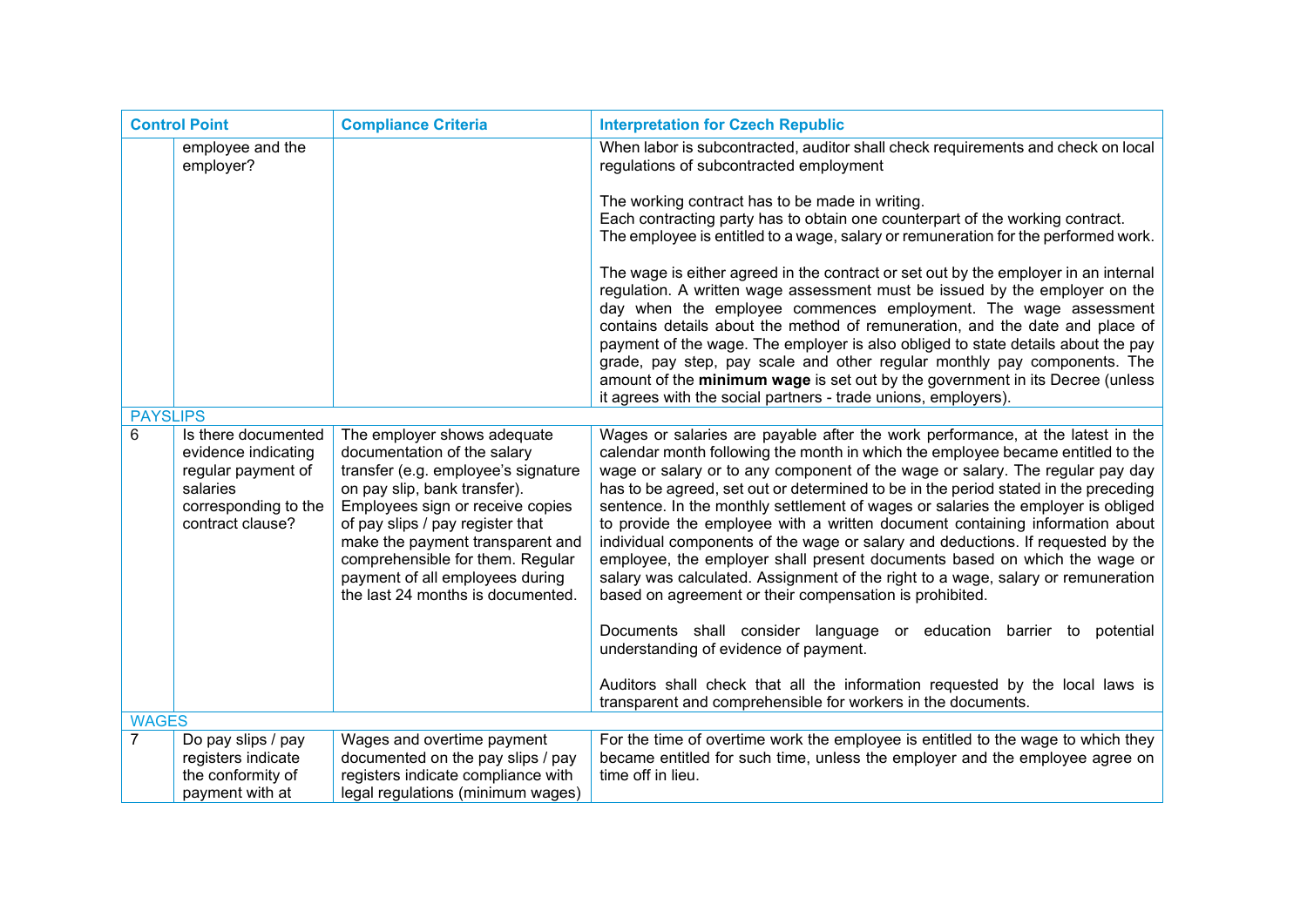| <b>Control Point</b> |                                                                           | <b>Compliance Criteria</b>                                                                                                                                                                                                                                                     | <b>Interpretation for Czech Republic</b>                                                                                                                                                                                                                                                                                                                                                                                                                                                                                                                                                                                                                                                |
|----------------------|---------------------------------------------------------------------------|--------------------------------------------------------------------------------------------------------------------------------------------------------------------------------------------------------------------------------------------------------------------------------|-----------------------------------------------------------------------------------------------------------------------------------------------------------------------------------------------------------------------------------------------------------------------------------------------------------------------------------------------------------------------------------------------------------------------------------------------------------------------------------------------------------------------------------------------------------------------------------------------------------------------------------------------------------------------------------------|
|                      | least legal<br>regulations and/or<br>collective bargaining<br>agreements? | and/or collective bargaining<br>agreements as specified in the<br><b>GRASP National Interpretation</b><br>Guideline. If payment is calculated<br>per unit, employees shall be able<br>to gain at least the legal minimum<br>wage (on average) within regular<br>working hours. | For the time of work on rest days the employee is entitled to the attained wage<br>and time off in lieu to the extent of the work performed on the rest day.<br>For the time of night work and work on Saturday and Sunday the employee is<br>entitled to the attained wage and a bonus amounting to no less than 10 % of the<br>average earnings.<br>For the time of work in an arduous work environment the employee is entitled to<br>the attained wage and a bonus.<br>Wages in kind may be provided by the employer only with the employee's consent.<br>The amount of the wage paid in money to the employee by the employer must not<br>be lower than the relevant minimum wage. |
|                      |                                                                           |                                                                                                                                                                                                                                                                                | Overtime work can be performed only rarely. An employer may order overtime to<br>employees in case of serious operational reasons. Overtime may not be more<br>than 8 hour a week and 150 hours per calendar year. The employee must agree<br>with overtime work.                                                                                                                                                                                                                                                                                                                                                                                                                       |
|                      |                                                                           |                                                                                                                                                                                                                                                                                | Pay slips or other instrument used shall mention wages and overtime.                                                                                                                                                                                                                                                                                                                                                                                                                                                                                                                                                                                                                    |
|                      |                                                                           |                                                                                                                                                                                                                                                                                | The wage/public sector pay must not be lower than the minimum wage set out by<br>the Government Decree on the minimum wage. Every employee is entitled to a<br>salary the minimum amount of the minimum wage. This law applies to full time<br>employees but also to secondary employment on agreement on work<br>performance (student's job, contract for work etc.).<br>Entitled to a minimum wage arises in any employment or legal relationship<br>based on agreements.                                                                                                                                                                                                             |
|                      |                                                                           |                                                                                                                                                                                                                                                                                | For 2020, the minimum wage is CZK 14,600 (for 40 hours per week). Where an<br>employee's wage is lower than the minimum wage, the employer is obliged to<br>top it up. The wage does not include work at weekends or on public holidays and<br>overtime work. Where a trial period is agreed, it must not exceed 3 months                                                                                                                                                                                                                                                                                                                                                               |
|                      |                                                                           |                                                                                                                                                                                                                                                                                | The employees shall have an equal pay or equal agreement-based remuneration<br>for equal work or for work of equal value. Equal work means work of equal<br>complexity, responsibility and laboriousness that is carried out in the same or<br>comparable working conditions. When paying a monthly wage or public sector<br>pay, the employer is obliged to provide the employee with a written document                                                                                                                                                                                                                                                                               |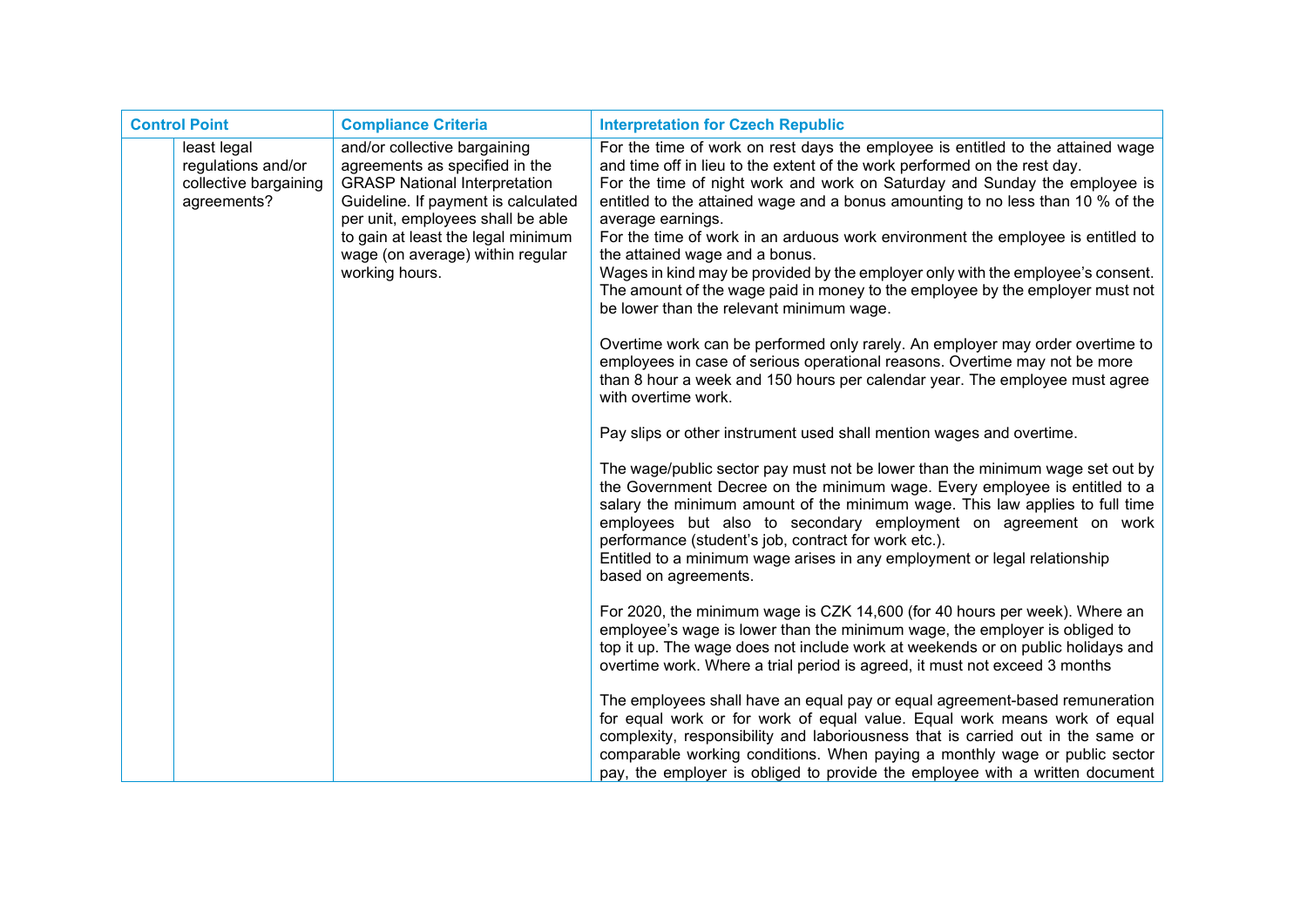| <b>Control Point</b> |                                                                                                                                               | <b>Compliance Criteria</b>                                                                                                                                                                                                                                                                                                                                                                                                                                         | <b>Interpretation for Czech Republic</b>                                                                                                                                                                                                                                                                                                                                                                                                                                                                                                                                                                                                                                                                                                                                                                                                                                                                                                                                                                                                                                   |
|----------------------|-----------------------------------------------------------------------------------------------------------------------------------------------|--------------------------------------------------------------------------------------------------------------------------------------------------------------------------------------------------------------------------------------------------------------------------------------------------------------------------------------------------------------------------------------------------------------------------------------------------------------------|----------------------------------------------------------------------------------------------------------------------------------------------------------------------------------------------------------------------------------------------------------------------------------------------------------------------------------------------------------------------------------------------------------------------------------------------------------------------------------------------------------------------------------------------------------------------------------------------------------------------------------------------------------------------------------------------------------------------------------------------------------------------------------------------------------------------------------------------------------------------------------------------------------------------------------------------------------------------------------------------------------------------------------------------------------------------------|
|                      |                                                                                                                                               |                                                                                                                                                                                                                                                                                                                                                                                                                                                                    | containing details of all the components of the wage or public sector pay and the<br>deductions made. The employee may require documentation of such calculation.                                                                                                                                                                                                                                                                                                                                                                                                                                                                                                                                                                                                                                                                                                                                                                                                                                                                                                          |
|                      | NON-EMPLOYMENT OF MINORS                                                                                                                      |                                                                                                                                                                                                                                                                                                                                                                                                                                                                    |                                                                                                                                                                                                                                                                                                                                                                                                                                                                                                                                                                                                                                                                                                                                                                                                                                                                                                                                                                                                                                                                            |
| 8                    | Do records indicate<br>that no minors are<br>employed at the<br>company?                                                                      | Records indicate compliance with<br>national legislation regarding<br>minimum age of employment. If<br>not covered by national legislation,<br>children below the age of 15 are<br>not employed. If children -as core<br>family members- are working at<br>the company, they are not<br>engaged in work that is dangerous<br>to their health and safety,<br>jeopardizes their development or<br>prevents them from finishing their<br>compulsory school education. | The Czech Republic has ratified the ILO Convention 138 - Minimum Age<br>Convention. This Convention sets 15 years as the minimum age of employment<br>or work in the territory of the Czech Republic.<br>Children or young workers of company management shall be included in the<br><b>GRASP</b> assessment.<br>For GRASP compliance, no young worker (between 15 and 18 years) shall work<br>in any activity that is dangerous to their health and safety, jeopardizes their<br>development or prevents them from finishing their compulsory school education.<br>Employment of children below 15 years of age or children who have not finished<br>their compulsory school education is prohibited. Such children may only pursue<br>artistic, cultural, advertising or sports activities. A child who has reached 15 years<br>of age and finished their compulsory school education may commit to perform<br>depended work under another legal regulation. A person attains full legal capacity<br>upon reaching the age of majority. The age of majority is 18 years. |
|                      |                                                                                                                                               | ACCESS TO COMPULSORY SCHOOL EDUCATION                                                                                                                                                                                                                                                                                                                                                                                                                              |                                                                                                                                                                                                                                                                                                                                                                                                                                                                                                                                                                                                                                                                                                                                                                                                                                                                                                                                                                                                                                                                            |
| 9                    | Do the children of<br>employees living on<br>the company's<br>production/ handling<br>sites have access to<br>compulsory school<br>education? | There is documented evidence<br>that children of employees at<br>compulsory schooling age<br>(according to national legislation)<br>living on the company's<br>production/ handling sites have<br>access to compulsory school<br>education, either through provided<br>transport to a public school or<br>through on-site schooling.                                                                                                                               | N/A in case no employees' children of compulsory schooling age are living on the<br>company's production/ handling sites.<br>It is a GRASP requirement, that when there are minors living in the farm<br>premises, the administration shall:<br>1) Keep a list with the location, name, age, parents' information of the minors<br>2) Provide evidence that the families have been notified of the necessity that<br>their children go to school.<br>This shall be sampled through the registration system used by the farm to<br>provide housing to the workers. A system shall provide the information needed<br>to see the number and ages of the people living in the housing provided or<br>located on the farm premises.<br>In the territory of the Czech Republic, school education is compulsory for nine<br>school years but no more than until the end of the school year in which the pupil                                                                                                                                                                     |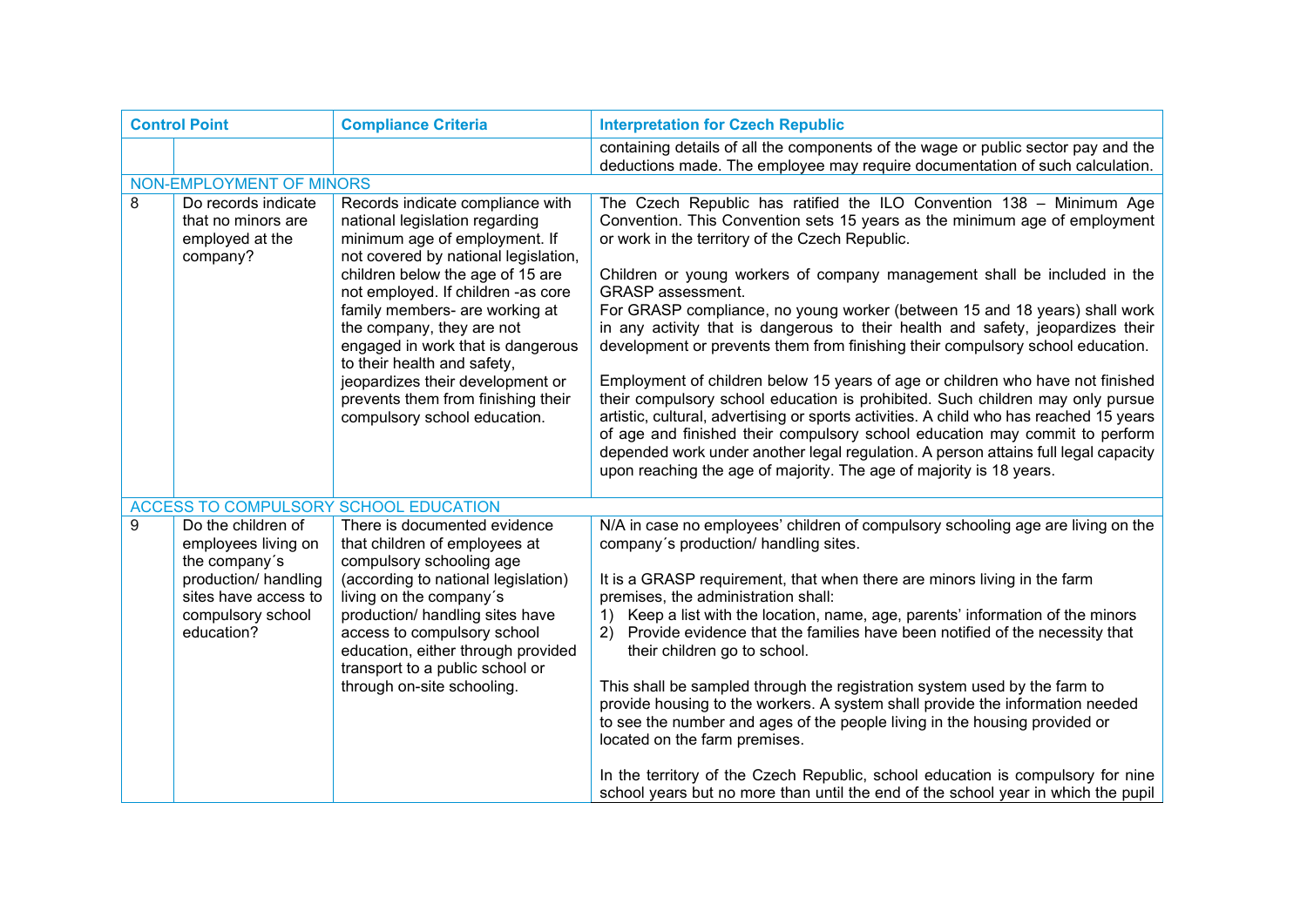| <b>Control Point</b> |                                                             | <b>Compliance Criteria</b>                                                                           | <b>Interpretation for Czech Republic</b>                                                                                                                                                                                                                                                                                                                                                                                                                                                                                                                                                                                                                                                                                                                                                                                                                                                                                                                                                                                                                                                                                                                                                                                                                                                                                                                                                                                                                             |
|----------------------|-------------------------------------------------------------|------------------------------------------------------------------------------------------------------|----------------------------------------------------------------------------------------------------------------------------------------------------------------------------------------------------------------------------------------------------------------------------------------------------------------------------------------------------------------------------------------------------------------------------------------------------------------------------------------------------------------------------------------------------------------------------------------------------------------------------------------------------------------------------------------------------------------------------------------------------------------------------------------------------------------------------------------------------------------------------------------------------------------------------------------------------------------------------------------------------------------------------------------------------------------------------------------------------------------------------------------------------------------------------------------------------------------------------------------------------------------------------------------------------------------------------------------------------------------------------------------------------------------------------------------------------------------------|
|                      |                                                             |                                                                                                      | reaches 17 years of age. Compulsory school education applies to the citizens of<br>the Czech Republic and the citizens of other EU Member States who stay in the<br>territory of the Czech Republic for more than 90 days.<br>Compulsory school education begins at the beginning of the school year that<br>follows the day when the child reaches 6 years of age, unless suspension of the<br>child's education is permitted. A child has to be registered by their legal guardian<br>for compulsory school education. Pupils undergo compulsory school education at<br>the basic school established by the municipality or a union of municipalities seated<br>in the school district where the pupil has their permanent residence, unless the<br>pupil's legal guardian selects a school other than the school in their catchment<br>area. Municipalities are obliged to secure the conditions for the fulfilment of<br>compulsory school education of children who have their permanent residence in<br>the territory of the given municipality. Municipalities establish and dissolve basic<br>schools or arrange fulfilment of compulsory school education at a basic school<br>established by another municipality or union of municipalities.<br>Another method of fulfilment of compulsory school education is individual<br>education taking place without regular attendance of the school, and education of<br>pupils with a severe mental disability. |
|                      | <b>TIME RECORDING SYSTEM</b>                                |                                                                                                      |                                                                                                                                                                                                                                                                                                                                                                                                                                                                                                                                                                                                                                                                                                                                                                                                                                                                                                                                                                                                                                                                                                                                                                                                                                                                                                                                                                                                                                                                      |
| 10                   | Is there a time<br>recording system<br>that shows working   | There is a time recording system<br>implemented appropriate to the<br>size of the company that makes | For GRASP, a recording system of working time shall be included even when is<br>not mandatory by the local law.                                                                                                                                                                                                                                                                                                                                                                                                                                                                                                                                                                                                                                                                                                                                                                                                                                                                                                                                                                                                                                                                                                                                                                                                                                                                                                                                                      |
|                      | time and overtime<br>on a daily basis for<br>the employees? | working hours and overtime<br>transparent for both employees<br>and employer on a daily basis.       | Records are regularly reviewed by the employees and accessible for the<br>employees' representative(s).                                                                                                                                                                                                                                                                                                                                                                                                                                                                                                                                                                                                                                                                                                                                                                                                                                                                                                                                                                                                                                                                                                                                                                                                                                                                                                                                                              |
|                      |                                                             | Working times of the employees<br>during the last 24 months are                                      | The document used shall be transparent (to the worker and the employer) working<br>time and overtime.                                                                                                                                                                                                                                                                                                                                                                                                                                                                                                                                                                                                                                                                                                                                                                                                                                                                                                                                                                                                                                                                                                                                                                                                                                                                                                                                                                |
|                      |                                                             | documented. Records are<br>regularly approved by the<br>employees and accessible for the             | The time recording system shall facilitate the revision of the worker and shall<br>consider language or education barriers.                                                                                                                                                                                                                                                                                                                                                                                                                                                                                                                                                                                                                                                                                                                                                                                                                                                                                                                                                                                                                                                                                                                                                                                                                                                                                                                                          |
|                      |                                                             | employees' representative(s).                                                                        | The employer is obliged to keep records for every employee, showing the<br>beginning and end of each worked: shift, overtime work and other agreed overtime<br>work, night work, time actually worked while the employee had the on-call duty.<br>If requested by the employee, the employer is obliged to allow the employee to<br>inspect their account of working hours or records of working hours and their<br>account of wages and make extracts from them or copies at the employer's                                                                                                                                                                                                                                                                                                                                                                                                                                                                                                                                                                                                                                                                                                                                                                                                                                                                                                                                                                         |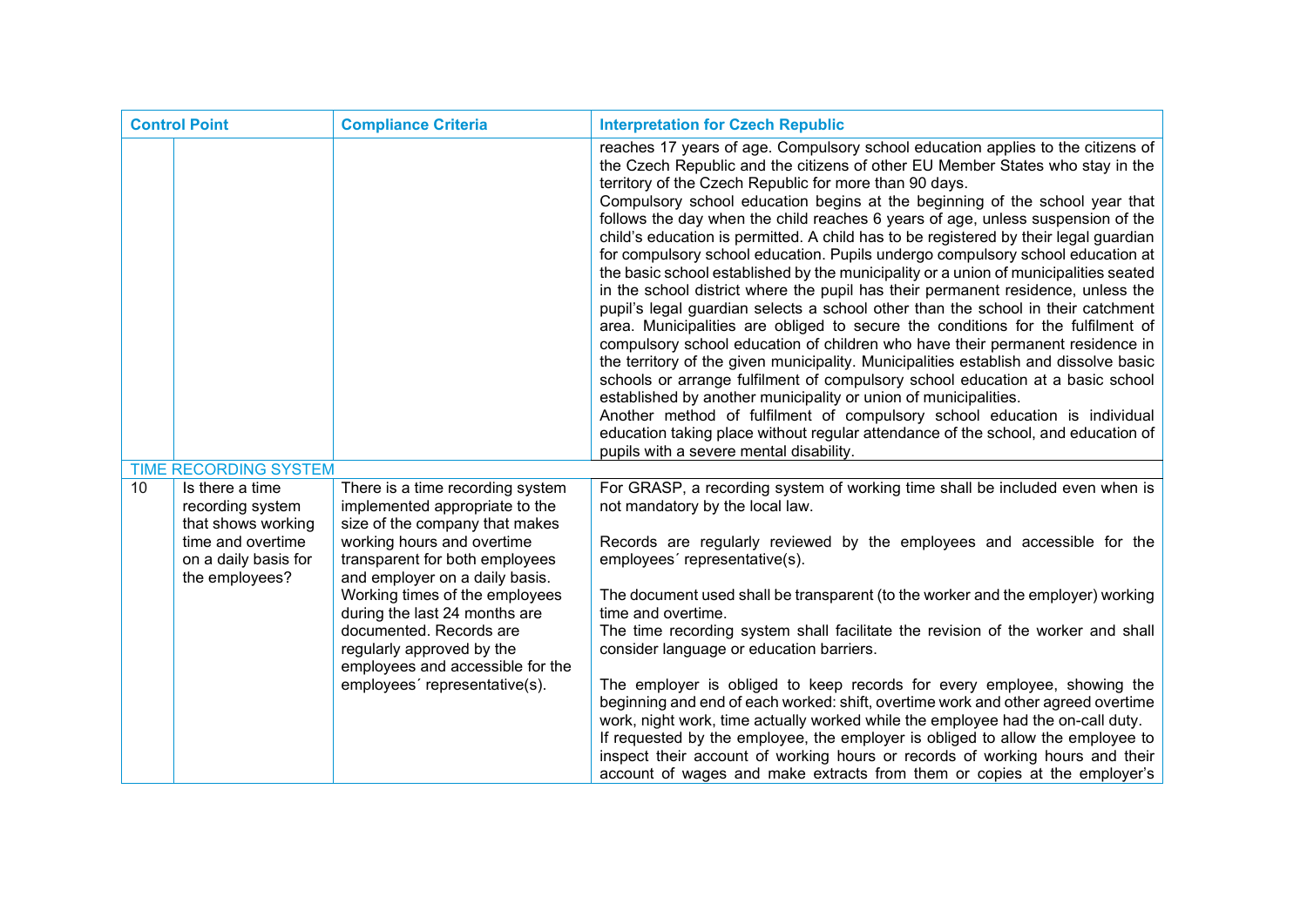| <b>Control Point</b> |                                                                              | <b>Compliance Criteria</b>                                                                                                               | <b>Interpretation for Czech Republic</b>                                                                                                                                                                                                                                                                                                                                                                                                                                                                                                                                                                                                                                                                                                                                                                                                                       |
|----------------------|------------------------------------------------------------------------------|------------------------------------------------------------------------------------------------------------------------------------------|----------------------------------------------------------------------------------------------------------------------------------------------------------------------------------------------------------------------------------------------------------------------------------------------------------------------------------------------------------------------------------------------------------------------------------------------------------------------------------------------------------------------------------------------------------------------------------------------------------------------------------------------------------------------------------------------------------------------------------------------------------------------------------------------------------------------------------------------------------------|
|                      |                                                                              |                                                                                                                                          | expense. The selected recording method has to allow proving the required facts<br>if requested by an inspection authority (labour inspectorate).                                                                                                                                                                                                                                                                                                                                                                                                                                                                                                                                                                                                                                                                                                               |
|                      |                                                                              |                                                                                                                                          | In case there is no employees' representative and/or neither trade union or worker<br>council representation exist (and CP1 is non-applicable), then an alternative<br>system shall be in place to provide for the role of the employees' representative<br>in this CP.                                                                                                                                                                                                                                                                                                                                                                                                                                                                                                                                                                                        |
|                      | <b>WORKING HOURS AND BREAKS</b>                                              |                                                                                                                                          |                                                                                                                                                                                                                                                                                                                                                                                                                                                                                                                                                                                                                                                                                                                                                                                                                                                                |
| 11                   | Do working hours<br>and breaks<br>documented in the<br>time records comply   | Documented working hours,<br>breaks and rest days are in line<br>with applicant legislation and/or<br>collective bargaining agreements.  | For GRASP compliance, even when permitted by the law, the total number of<br>hours, including overtime and ordinary, <b>SHALL NOT</b> exceed 60 hours per week<br>in any week of the year. This shall be checked by auditor.                                                                                                                                                                                                                                                                                                                                                                                                                                                                                                                                                                                                                                   |
|                      | with applicant<br>legislation and/or<br>collective bargaining<br>agreements? | If not regulated more strictly by<br>legislation, records indicate that<br>regular weekly working hours do<br>not exceed a maximum of 48 | Working hours, breaks, safety breaks, overtime hours and rest days shall be in<br>line with the provisions of the Labour Code regulating working hours and time of<br>rest. The standard weekly working hours are 40 hours per week. The standard<br>weekly working hours of employees working:                                                                                                                                                                                                                                                                                                                                                                                                                                                                                                                                                                |
|                      |                                                                              | hours, during peak season<br>(harvest), weekly working time<br>does not exceed a maximum of 60                                           | in a three-shift and nonstop work schedule are 37.5 hours per week,<br>in a two-shift work schedule are 38.75 hours per week.                                                                                                                                                                                                                                                                                                                                                                                                                                                                                                                                                                                                                                                                                                                                  |
|                      |                                                                              | hours. Rest breaks/days are also<br>guaranteed during peak season.                                                                       | The employer is obliged to give the employee a break for a meal and rest lasting<br>no less than 30 minutes after 6 hours of uninterrupted work at the latest; a juvenile<br>employee has to be given such a break after 4.5 hours of uninterrupted work at<br>the latest. Where work that cannot be interrupted is performed, the employee must<br>be given an adequate time for rest and a meal even without interrupting the<br>operation or work; such time is included in the working hours. If an employee has<br>the right to a safety break under special legal regulations when performing work,<br>such a break is included in the working hours. If a safety break falls during the<br>time of the break for a meal and rest, the break for a meal and rest is included in<br>the working hours. The duration of a shift shall not exceed 12 hours. |
|                      |                                                                              |                                                                                                                                          | The employer is obliged to schedule the working hours so that between the end<br>of one shift and the beginning of the next shift the employee has an uninterrupted<br>rest period of at least 11 hours within 24 consecutive hours, and the employee<br>below 18 years of age has an uninterrupted rest period of at least 12 hours within<br>24 consecutive hours. In agricultural operations the rest period may be reduced<br>up to 8 hours within 24 consecutive hours for an employee above 18 years of age,                                                                                                                                                                                                                                                                                                                                             |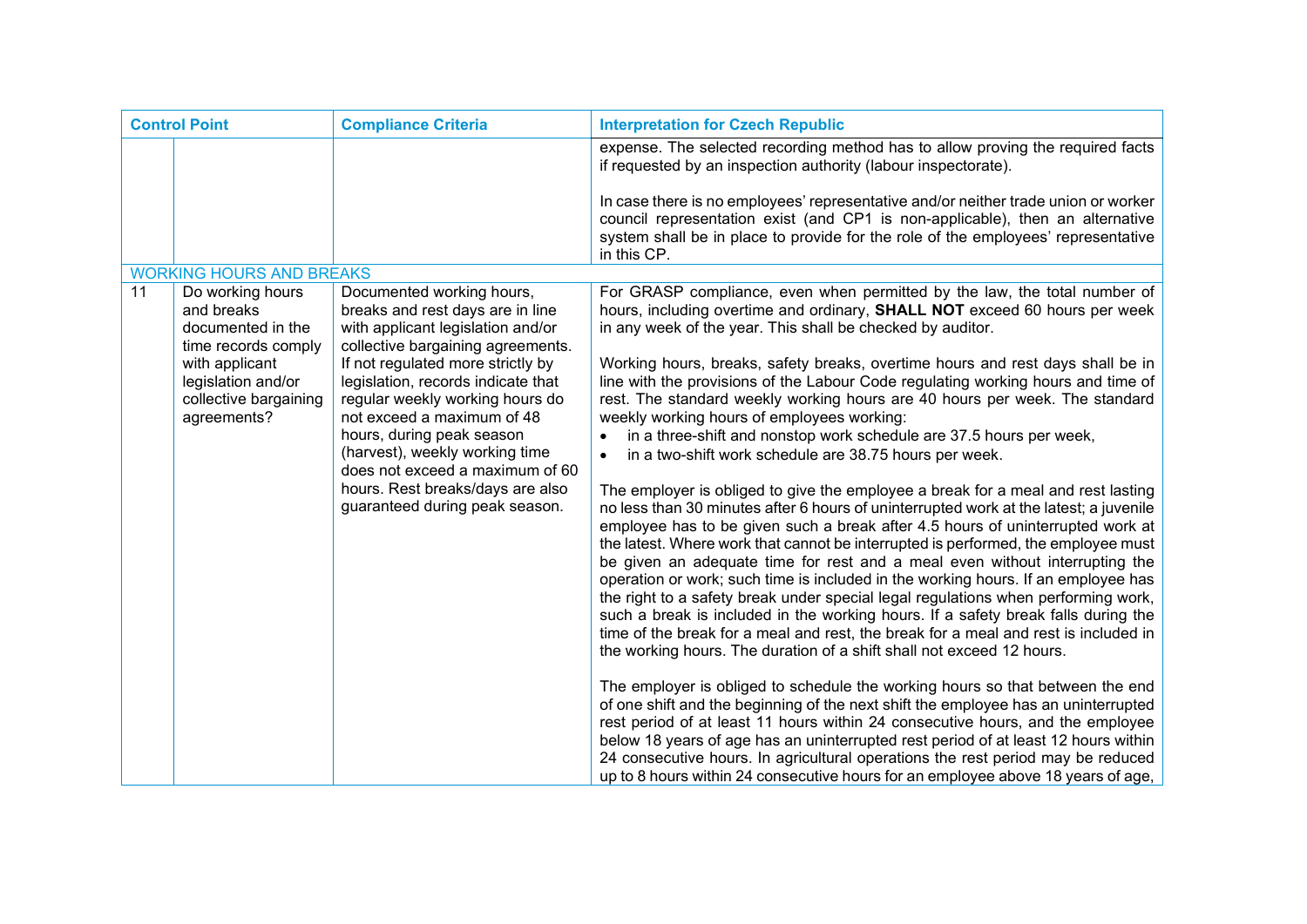| <b>Control Point</b> |                                                                                                                                                                                                                                                                                                                                                             | <b>Compliance Criteria</b>                                                                                                                                                                                                                                                                                    | <b>Interpretation for Czech Republic</b>                                                                                                                                                                                                                                                                                                                                                                                                                                                                                                                                                                                                                                                            |
|----------------------|-------------------------------------------------------------------------------------------------------------------------------------------------------------------------------------------------------------------------------------------------------------------------------------------------------------------------------------------------------------|---------------------------------------------------------------------------------------------------------------------------------------------------------------------------------------------------------------------------------------------------------------------------------------------------------------|-----------------------------------------------------------------------------------------------------------------------------------------------------------------------------------------------------------------------------------------------------------------------------------------------------------------------------------------------------------------------------------------------------------------------------------------------------------------------------------------------------------------------------------------------------------------------------------------------------------------------------------------------------------------------------------------------------|
|                      |                                                                                                                                                                                                                                                                                                                                                             |                                                                                                                                                                                                                                                                                                               | provided that the subsequent rest period is extended by the time by which the<br>preceding rest period was reduced.                                                                                                                                                                                                                                                                                                                                                                                                                                                                                                                                                                                 |
|                      | ONLY APPLICABLE FOR PRODUCER GROUPS                                                                                                                                                                                                                                                                                                                         |                                                                                                                                                                                                                                                                                                               |                                                                                                                                                                                                                                                                                                                                                                                                                                                                                                                                                                                                                                                                                                     |
|                      | <b>INTEGRATION INTO QMS</b>                                                                                                                                                                                                                                                                                                                                 |                                                                                                                                                                                                                                                                                                               |                                                                                                                                                                                                                                                                                                                                                                                                                                                                                                                                                                                                                                                                                                     |
| QMS                  | Does the<br>assessment of the<br>Quality<br>Management<br>System (QMS) of<br>the producer group<br>show evidence of<br>the correct<br>implementation of<br><b>GRASP</b> for all<br>participating<br>producer group<br>members?                                                                                                                              | The assessment of the Quality<br>Management System of the<br>producer group demonstrates that<br>GRASP is correctly implemented<br>and internally assessed. Non-<br>compliances are identified and<br>corrective actions are taken to<br>enable compliance of all<br>participating producer group<br>members. | This control point normally has no Interpretation, as it connects the GRASP<br>requirements to the GLOBALG.A.P. Option 2 groups.                                                                                                                                                                                                                                                                                                                                                                                                                                                                                                                                                                    |
|                      | <b>ADDITIONAL SOCIAL BENEFITS</b>                                                                                                                                                                                                                                                                                                                           |                                                                                                                                                                                                                                                                                                               |                                                                                                                                                                                                                                                                                                                                                                                                                                                                                                                                                                                                                                                                                                     |
| <b>R1</b>            | What other forms of<br>social benefit does<br>the company offer to<br>employees, their<br>families and/or the<br>community?<br>Please specify<br>incentives for good<br>and safe working<br>performance, bonus<br>payment, support of<br>professional<br>development, social<br>benefits, child care,<br>improvement of<br>social surroundings<br>$etc.$ ). |                                                                                                                                                                                                                                                                                                               | Benefits are usually provided in a monetary or non-monetary form. Monetary<br>benefits include contributions to:<br>meals<br>sports and health<br>culture and recreation<br>accommodation and transport<br>allowance in addition to sickness benefits<br>employee shares<br>supplementary pension and life insurance<br>loans with more favourable terms<br>educational courses and training<br>using a car or mobile phone and computer also for private purposes<br>gifts for life and other anniversaries<br>interest-free or low-interest loans for housing purposes or overcoming a<br>difficult life situation<br>benefits in kind - company products, etc.<br>Non-monetary benefits include: |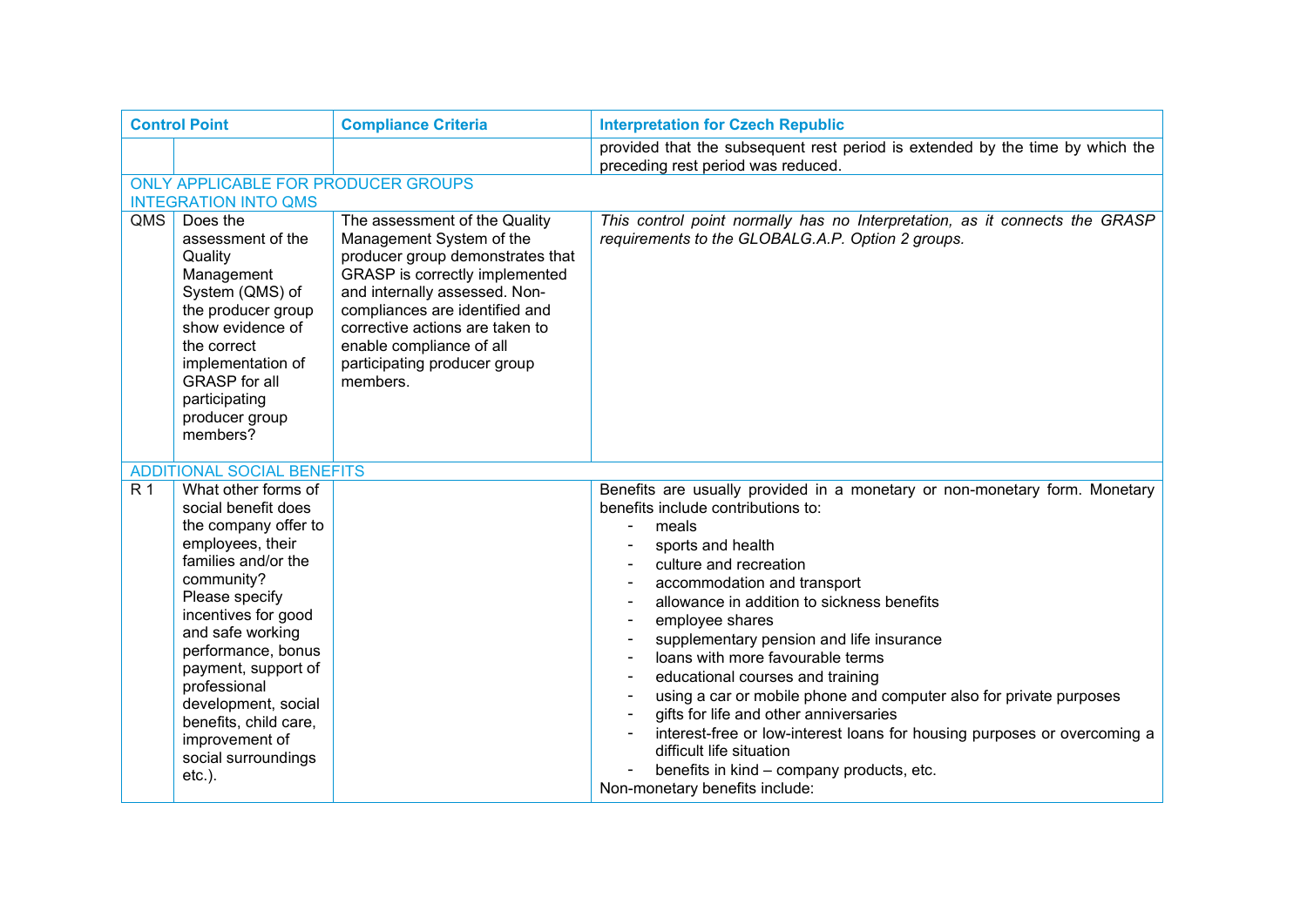| <b>Control Point</b> | <b>Compliance Criteria</b> | <b>Interpretation for Czech Republic</b>                                                                                                                                                                                                                                                                                                                                                                                                                                                                                                                                                                                                                                                                                              |
|----------------------|----------------------------|---------------------------------------------------------------------------------------------------------------------------------------------------------------------------------------------------------------------------------------------------------------------------------------------------------------------------------------------------------------------------------------------------------------------------------------------------------------------------------------------------------------------------------------------------------------------------------------------------------------------------------------------------------------------------------------------------------------------------------------|
|                      |                            | above-standard leave<br>time off for arrangements or medical therapy<br>flexible working hours<br>home working, etc.                                                                                                                                                                                                                                                                                                                                                                                                                                                                                                                                                                                                                  |
|                      |                            | The form and quantity of the employee benefits are determined by the employer.<br>For government branches and publicly funded organisations established by the<br>State and publicly funded organisations established by local government units,<br>the Cultural and Social Needs Fund Regulation regulates the amount in which the<br>cultural and social needs fund has to be created. The basic allocation to the fund<br>amounts to 1 % of the annual volume of costs paid as salaries and salary<br>compensations or wages and wage compensations and remunerations for on-call<br>duty and remunerations and other consideration paid to apprentices for their<br>productive work performed as a part of professional training. |